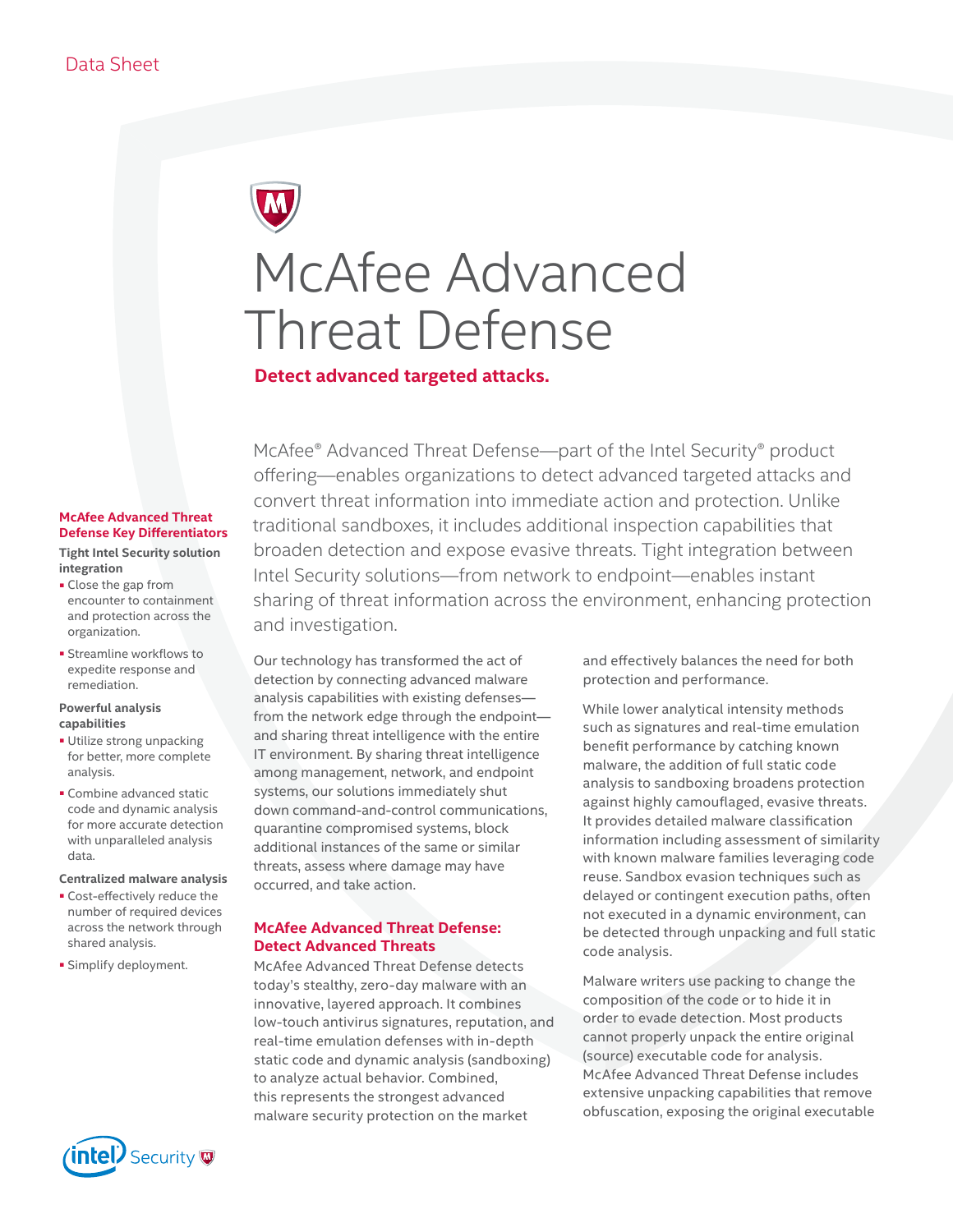code. It enables static code analysis to look beyond high-level file attributes for anomalies, analyzing all the attributes and instruction sets to determine the intended behavior.

Together, static code and dynamic analysis provide a complete, detailed evaluation of suspected malware.

#### **Target-specific sandboxing increases detection accuracy**

Targeted attacks looking for environment variables or custom applications can often evade sandbox detection. To counter this, McAfee Advanced Threat Defense supports customized images for analysis. Each organization determines not only which operating systems and applications will best suit their environment, but also which versions. This enables organizations to analyze threats under the conditions of the actual host profile, rather than a generic image, and provides a more accurate risk assessment.

Because an organization may have multiple host profiles operating in the same network, McAfee Advanced Threat Defense queries McAfee ePolicy Orchestrator® (McAfee ePO™) software to determine the hosts' operating system and list of applications. It then analyzes suspect files under the conditions of the target host.

#### **Enhance protection**

Finding advanced malware is important. But if all a solution can do is provide a report or signal an alert, administrators are still left with massive amounts of work, and the network is still unprotected.

Tight integration between McAfee Advanced Threat Defense and security devices—from the network edge through the endpoint—enables integrated security devices to take immediate action when McAfee Advanced Threat Defense convicts a file as malicious. This tight and automated integration between detect and protect is critical.

McAfee Advanced Threat Defense can integrate in two ways, direct with select security solutions or through McAfee Threat Intelligence Exchange.

A direct integration enables Intel Security solutions to immediately take action on files convicted by McAfee Advanced Threat Defense. They can immediately incorporate threat intelligence into existing policy enforcement processes and block additional instances of the same or similar files from entering the network.

McAfee Advanced Threat Defense convictions appear in the integrated products' logs and dashboards as if the entire analysis had been completed onboard, streamlining workflows and enabling administrators to efficiently manage alerts by working through a single interface.

Integration with McAfee Threat Intelligence Exchange extends McAfee Advanced Threat Defense capabilities to additional defenses including McAfee Endpoint Protection and enables a broad range of integrated security solutions to access analysis results and indicators of compromise. If a file is convicted by McAfee Advanced Threat Defense, McAfee Threat Intelligence Exchange immediately publishes threat information via a reputation update to all integrated countermeasures within the organization.

McAfee Threat Intelligence Exchange-enabled endpoints can block patient-zero malware installations and provide proactive protection if the file appears in the future. McAfee Threat Intelligence Exchange-enabled gateways can prevent the file from entering the organization. Additionally, McAfee Threat Intelligence Exchange-enabled endpoints continue to receive file conviction updates when offnetwork, eliminating blind spots from out-ofband payload delivery.

#### **Find and correct compromised systems**

To remediate an attack, organizations need comprehensive visibility with prioritized, actionable intelligence to make better decisions and respond appropriately. McAfee solutions work together to provide organizations exactly what they need.

McAfee Enterprise Security Manager consumes and correlates detailed file reputation and execution events from McAfee Advanced Threat Defense and other security systems to provide advanced alerting and historic views for enhanced security intelligence, risk prioritization, and real-time situational

## ■ **McAfee Application Control**

**Integrated Solutions** ■ **McAfee Active Response**

- **[McAfee Enterprise](http://www.mcafee.com/siem)  [Security Manager](http://www.mcafee.com/siem)**  ■ **[McAfee ePolicy](http://www.mcafee.com/epo)**
- **[Orchestrator software](http://www.mcafee.com/epo)**
- **[McAfee Network Security](http://www.mcafee.com/nsp)  [Platform](http://www.mcafee.com/nsp)**
- **[McAfee Threat](http://www.mcafee.com/tie)  [Intelligence Exchange](http://www.mcafee.com/tie)**
- **[McAfee Web Gateway](http://www.mcafee.com/webgateway)**